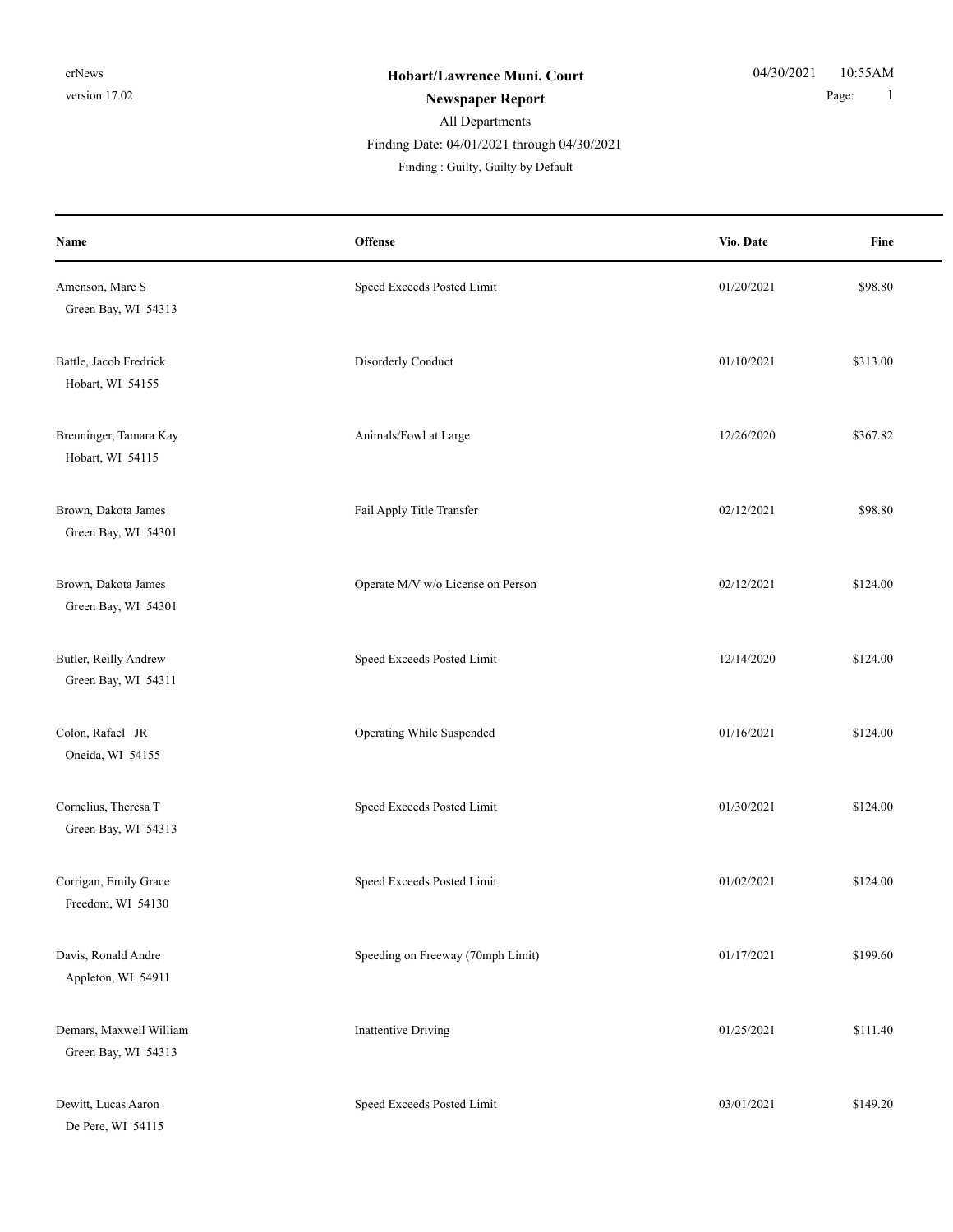## All Departments **Newspaper Report** 2 Finding Date: 04/01/2021 through 04/30/2021

| Name                                                     | Offense                                 | Vio. Date  | Fine     |
|----------------------------------------------------------|-----------------------------------------|------------|----------|
| Dhuey, Joshua Michael<br>Oneida, WI 54155                | Speeding on Freeway (65mph Limit)       | 01/23/2021 | \$174.40 |
| Drust, Joseph L JR<br>Oneida, WI 54155                   | Inattentive Driving                     | 01/25/2021 | \$111.40 |
| Enick, Dorjan Del Ray<br>Green Bay, WI 54301             | Inattentive Driving                     | 01/07/2021 | \$111.40 |
| Erce, James William JR<br>Green Bay, WI 54311            | Speeding on Freeway (70mph Limit)       | 01/17/2021 | \$199.60 |
| Franzen, Heather Marie<br>Ripon, WI 54971                | Failure to Yield at Stop Sign           | 12/26/2020 | \$389.50 |
| Gehm, Alyssa Rose<br>Pulaski, WI 54162                   | Speeding on Freeway (65mph Limit)       | 01/17/2021 | \$124.00 |
| Gellin, Quenton Thomas<br>Green Bay, WI 54301            | Speed Exceeds Posted Limit              | 01/01/2021 | \$124.00 |
| Green, Patrick Lee JR<br>Marinette, WI 54143             | Speed Exceeds Posted Limit              | 01/16/2021 | \$124.00 |
| Heim, Mark D<br>Denmark, WI 54208                        | Disorderly Conduct with a Motor Vehicle | 12/02/2020 | \$187.00 |
| Helmila, Wayne Kevin<br>De Pere, WI 54115                | Speed Exceeds Posted Limit              | 01/22/2021 | \$98.80  |
| Hendricks, Kacey Marie<br>Green Bay, WI 54304            | Too Fast for Conditions                 | 01/24/2021 | \$136.60 |
| Hernandez - Acosta, Alberto Andre<br>Green Bay, WI 54303 | Speeding on Freeway (65mph Limit)       | 01/23/2021 | \$250.00 |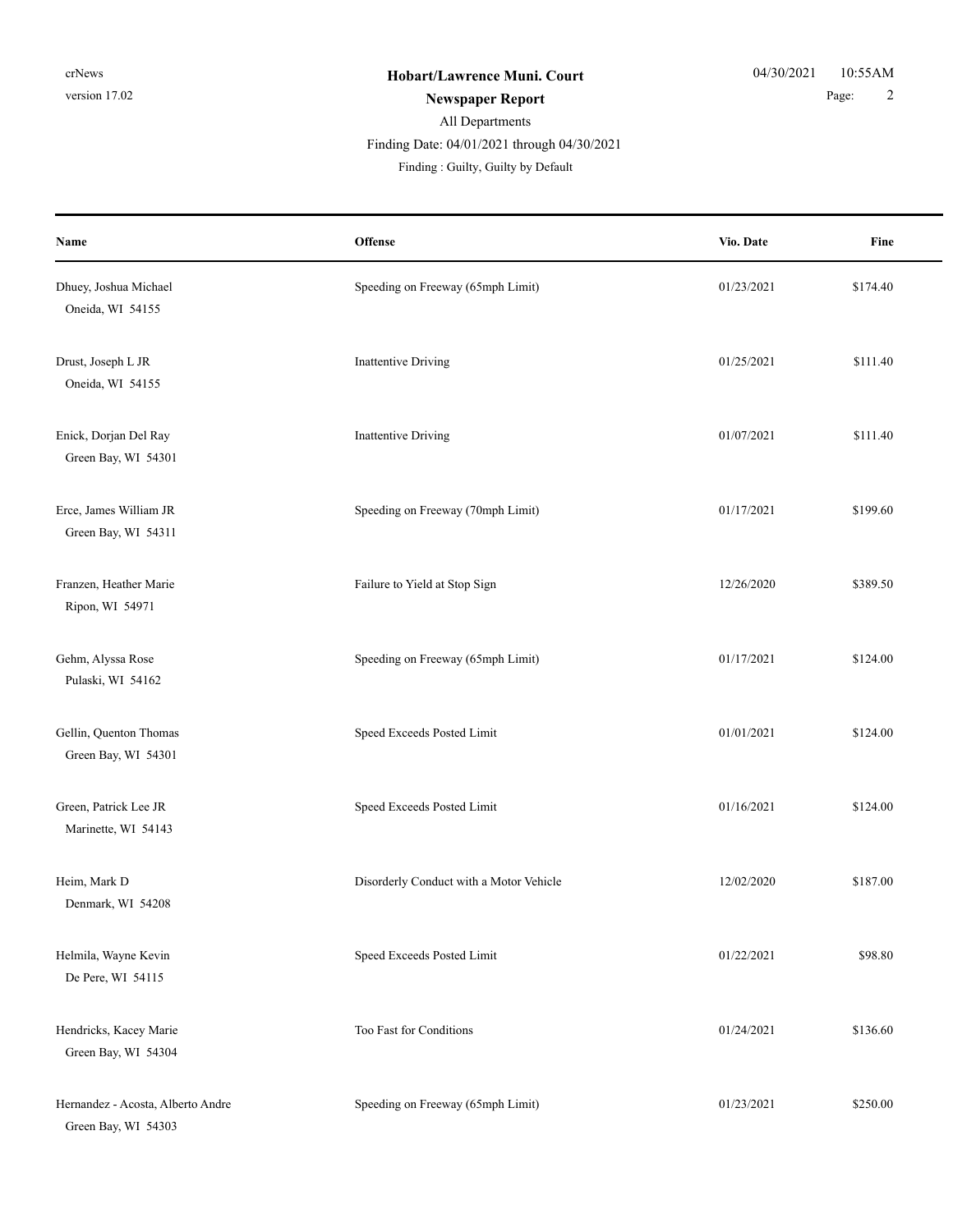Finding Date: 04/01/2021 through 04/30/2021

| Name                                                     | <b>Offense</b>                    | Vio. Date  | Fine     |
|----------------------------------------------------------|-----------------------------------|------------|----------|
| Hernandez - Acosta, Alberto Andre<br>Green Bay, WI 54303 | Operate M/V w/o Insurance         | 01/23/2021 | \$124.00 |
| Heslip, Kyle Jordan<br>Green Bay, WI 54313               | Speed Exceeds Posted Limit        | 01/30/2021 | \$124.00 |
| Hill, Lahsa Kayutetha Marcus<br>De Pere, WI 54115        | Non Registration of M/V           | 01/03/2021 | \$98.80  |
| Hill, Lahsa Kayutetha Marcus<br>De Pere, WI 54115        | Operating While Suspended         | 01/03/2021 | \$124.00 |
| Hoffman, Shelby Lee<br>Shawano, WI 54166                 | Speeding on Freeway (65mph Limit) | 01/17/2021 | \$224.80 |
| Holsonback, Lavonne Ruth<br>Oneida, WI 54155             | Speed Exceeds Posted Limit        | 01/12/2021 | \$149.20 |
| Howlett, Bryan D<br>Pulaski, WI 54162                    | Operate M/V w/o Insurance         | 01/13/2021 | \$124.00 |
| Howlett, Bryan D<br>Pulaski, WI 54162                    | Operating While Suspended         | 01/13/2021 | \$124.00 |
| Hultman, Zachary Buck<br>Green Bay, WI 54304             | Harassment                        | 01/11/2021 | \$313.00 |
| Hunn, Willow Noel<br>Oshkosh, WI 54901                   | Speeding on Freeway (70mph Limit) | 01/10/2021 | \$174.40 |
| Jacoby, Alissa Marie<br>Shawano, WI 54166                | Speeding on Freeway (65mph Limit) | 01/17/2021 | \$136.40 |
| Jamrosz, Dylan Keith<br>De Pere, WI 54115                | Speed Exceeds Posted Limit        | 01/22/2021 | \$98.80  |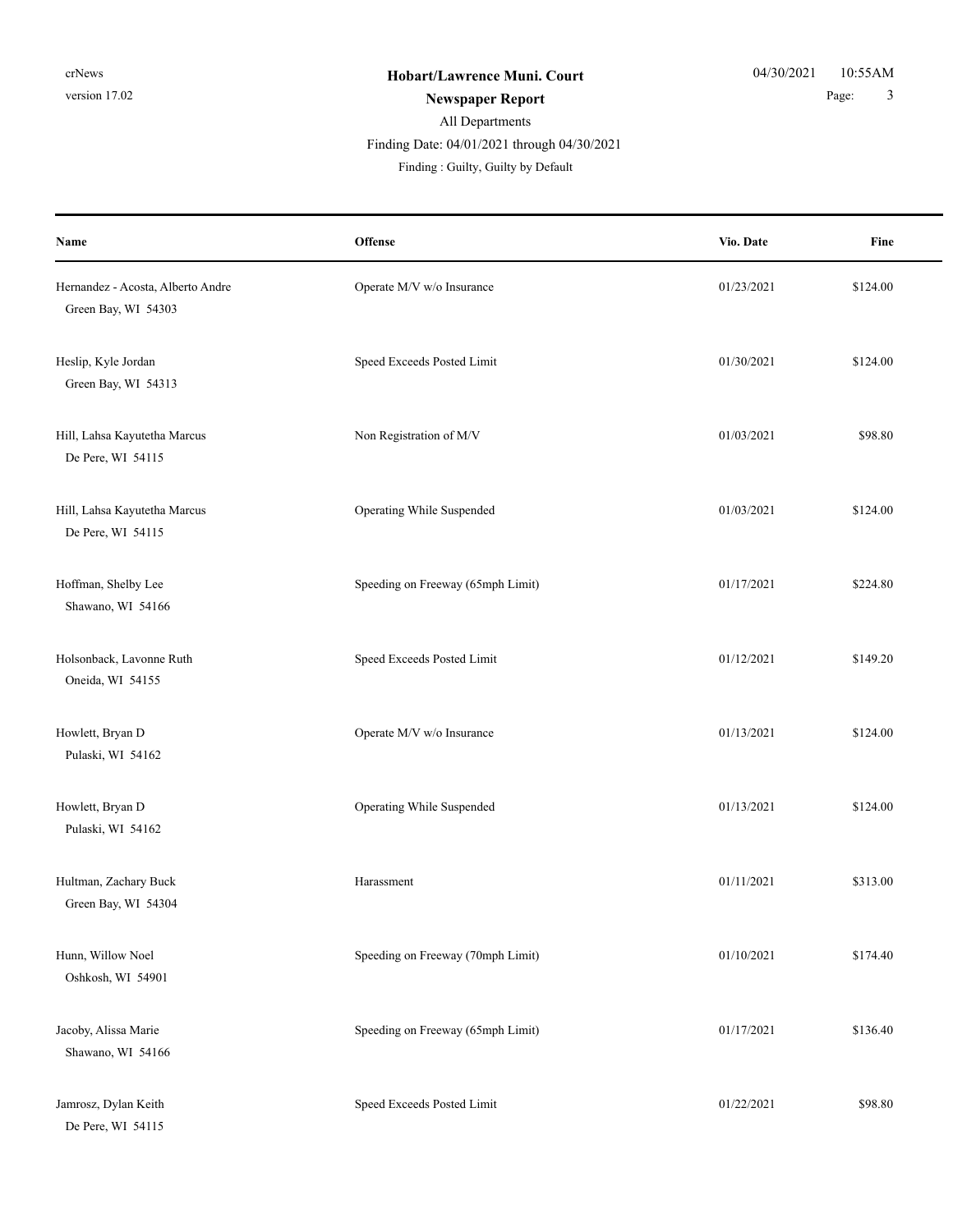#### Finding Date: 04/01/2021 through 04/30/2021

| Name                                            | <b>Offense</b>                              | Vio. Date  | Fine     |
|-------------------------------------------------|---------------------------------------------|------------|----------|
| Jansen, Jade Elizabeth<br>Oneida, WI 54155      | Vehicle Operatior Failure to Wear Seat Belt | 01/18/2021 | \$10.00  |
| Jose Mariano, Silvia<br>Nichols, WI 54152       | Operate M/V w/o Insurance                   | 01/20/2021 | \$124.00 |
| Jose Mariano, Silvia<br>Nichols, WI 54152       | Operate w/o Valid License                   | 01/20/2021 | \$124.00 |
| Kanzenbach, Erin Leah<br>Pulaski, WI 54162      | Automobile Following Too Closely            | 01/07/2021 | \$124.00 |
| Kingbird, Lincoln Reign<br>Tama, IA 52339       | Unreasonable/Imprudent Speed and FVC        | 01/28/2021 | \$136.60 |
| Klug, Philip Roland<br>Freedom, WI 54130        | Speed Exceeds Posted Limit                  | 12/28/2020 | \$124.00 |
| Kollman, Bruce Michael<br>Hobart, WI 54155      | Vehicle Operatior Failure to Wear Seat Belt | 01/07/2021 | \$10.00  |
| Landwehr, David P<br>De Pere, WI 54115          | Speed Exceeds Posted Limit                  | 01/13/2021 | \$124.00 |
| Lembcke, Rodney Joseph<br>Hortonville, WI 54944 | Unreasonable/Imprudent Speed and FVC        | 01/24/2021 | \$136.60 |
| Musse, Abdiwadud Mohamed<br>Green Bay, WI 54303 | Speeding on Freeway (70mph Limit)           | 01/17/2021 | \$174.40 |
| Neph, Linda Marie<br>Hobart, WI 54155           | <b>Inattentive Driving</b>                  | 01/20/2021 | \$111.40 |
| Ninham, Dorothy M<br>De Pere, WI 54115          | Operate M/V w/o Proof of Insurance          | 01/09/2021 | \$10.00  |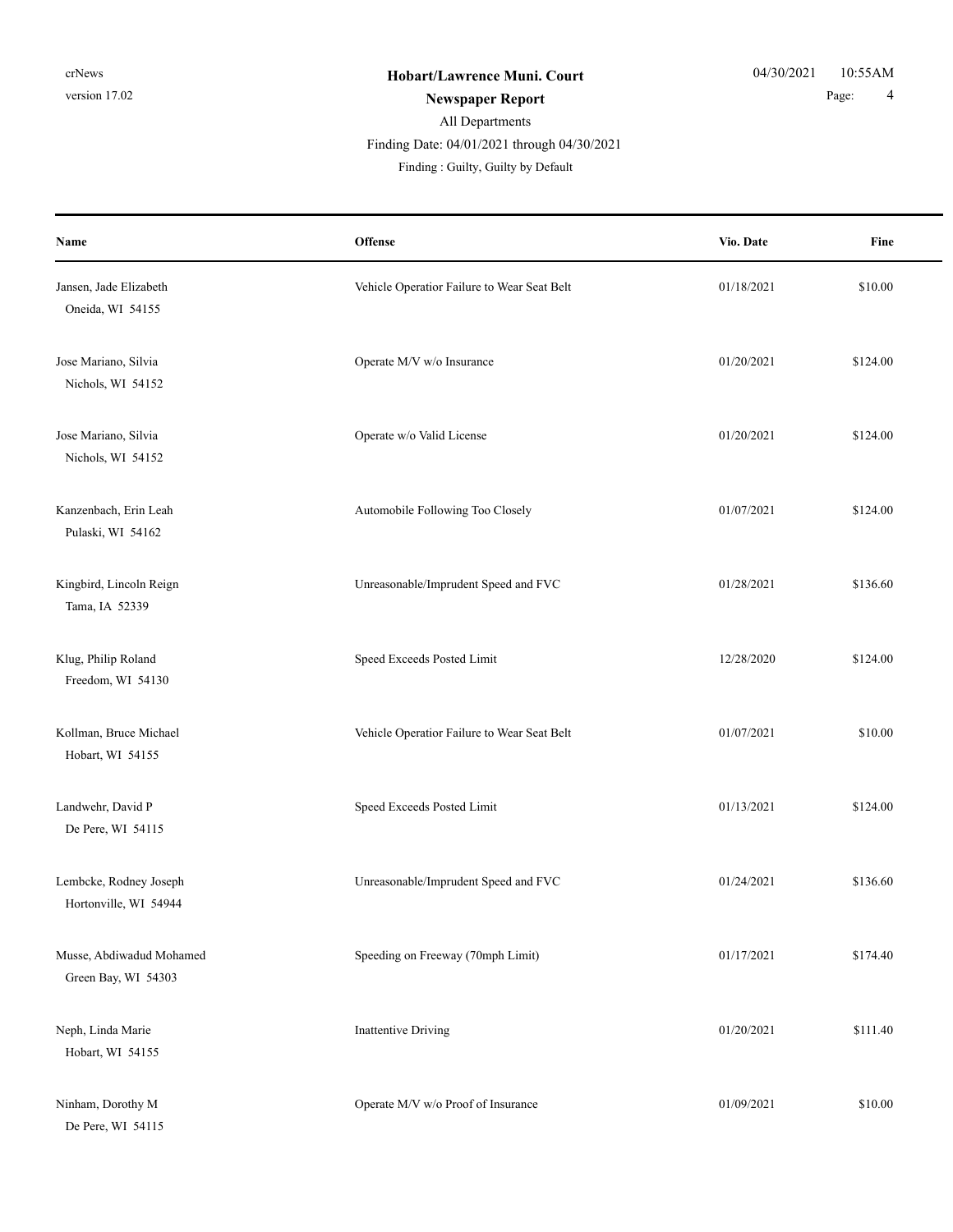Finding Date: 04/01/2021 through 04/30/2021

| Name                                                         | <b>Offense</b>                        | Vio. Date  | Fine     |
|--------------------------------------------------------------|---------------------------------------|------------|----------|
| Nygren, Colin John<br>Marinette, WI 54143                    | Speeding on Freeway (70mph Limit)     | 01/20/2021 | \$199.60 |
| Orde, James Thomas JR<br>Green Bay, WI 54313                 | <b>Inattentive Driving</b>            | 01/20/2021 | \$111.40 |
| Pakhnyuk, Natasha Vladimirovna<br>North Barrington, IL 60010 | Speeding on Freeway (70mph Limit)     | 01/12/2021 | \$199.60 |
| Parker, Ashley M<br>Denmark, WI 54208                        | Too Fast for Conditions               | 01/31/2021 | \$136.60 |
| Peters, Nicolas Storm<br>Green Bay, WI 54304                 | Minor Transporting Intoxicants in M/V | 01/22/2021 | \$187.00 |
| Peters, Nicolas Storm<br>Green Bay, WI 54304                 | Possession of THC                     | 01/22/2021 | \$124.00 |
| Plath, Logan Dale<br>Green Bay, WI 54313                     | Operate M/V w/o Proof of Insurance    | 01/03/2021 | \$10.00  |
| Raddatz, Wesley William<br>Green Bay, WI 54313               | Speed Exceeds Posted Limit            | 01/07/2021 | \$98.80  |
| Ramsey, Kaitlyn Veronica<br>De Pere, WI 54115                | Disorderly Conduct                    | 01/10/2021 | \$313.00 |
| Schaffer, Garrett Wayne<br>Neenah, WI 54956                  | Speeding on Freeway (70mph Limit)     | 01/30/2021 | \$199.60 |
| Scherer, Rebecca Jean<br>Appleton, WI 54915                  | Speed Exceeds Posted Limit            | 11/04/2020 | \$98.80  |
| Skenandore, Jeffrey S<br>Oneida, WI 54155                    | Disorderly Conduct                    | 01/11/2021 | \$313.00 |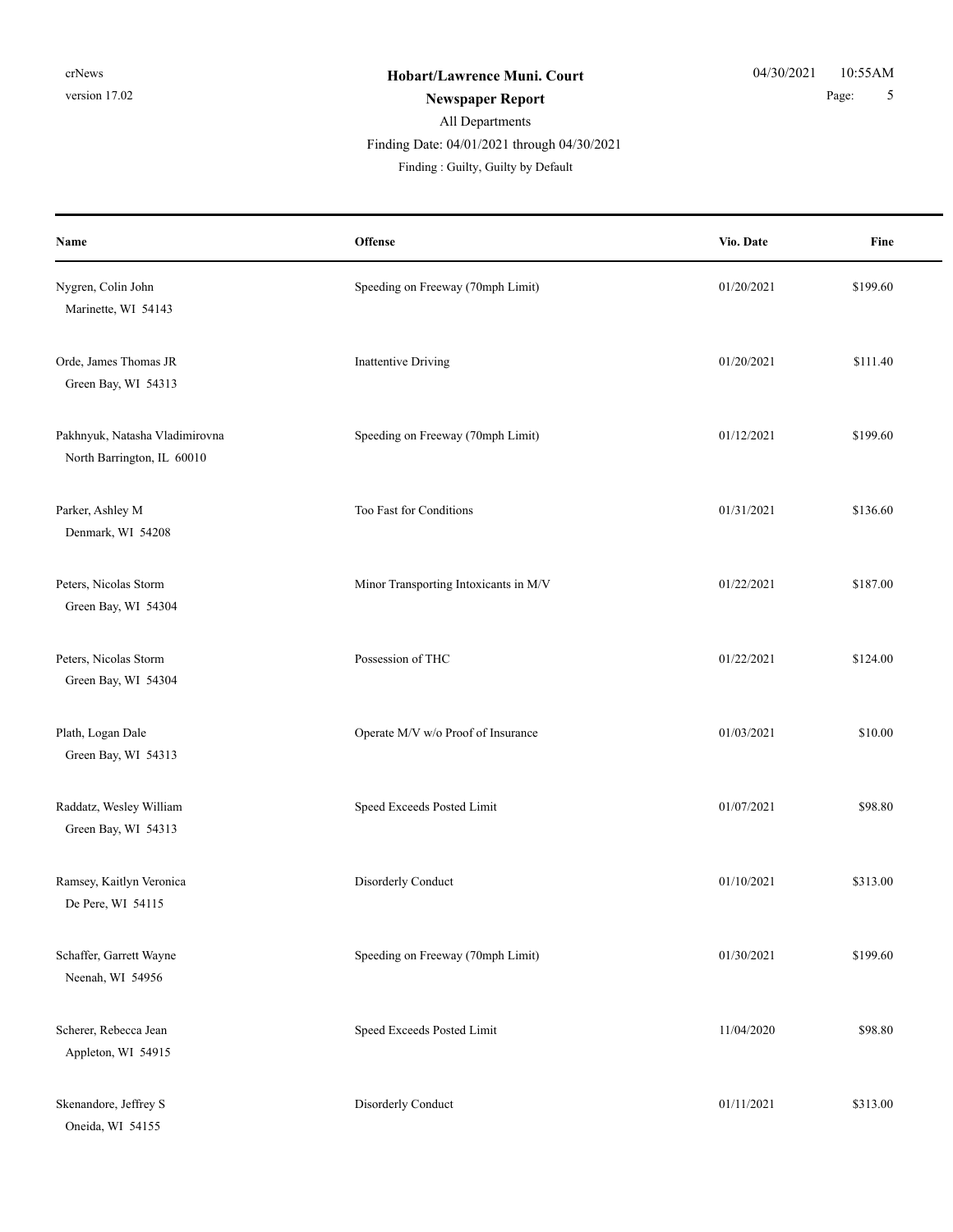#### All Departments **Newspaper Report** 6 **Page:** 6 Finding Date: 04/01/2021 through 04/30/2021

| Name                                                 | <b>Offense</b>                          | Vio. Date  | Fine     |
|------------------------------------------------------|-----------------------------------------|------------|----------|
| Spencer, Stacey Ann<br>Pulaski, WI 54162             | Speed Exceeds Posted Limit              | 01/17/2021 | \$136.40 |
| Sturm, Michelle A<br>Freedom, WI 54130               | Speed Exceeds Posted Limit              | 01/07/2021 | \$98.80  |
| Tiller, Reginald Anthony<br>Oneida, WI 54155         | Operating While Suspended               | 01/07/2021 | \$124.00 |
| Towns, Izaiah Demarco<br>Green Bay, WI 54302         | Operate M/V w/o Insurance               | 01/17/2021 | \$124.00 |
| Tyczkowski, Destinee Marie<br>Seymour, WI 54165      | Violate DL Restrictions Class D or M    | 01/27/2021 | \$124.00 |
| Vansteel, Alexander William<br>De Pere, WI 54115     | Speed Exceeds Posted Limit              | 01/14/2021 | \$149.20 |
| Vansteel, Alexander William<br>De Pere, WI 54115     | Operate M/V by Permittee w/o Instructor | 01/14/2021 | \$124.00 |
| Villegas, Landon Paolo<br>Green Bay, WI 54303        | Possession of THC                       | 01/22/2021 | \$187.00 |
| Villegas, Landon Paolo<br>Green Bay, WI 54303        | Speed Exceeds Posted Limit              | 01/22/2021 | \$218.50 |
| Villegas, Landon Paolo<br>Green Bay, WI 54303        | Operating While Suspended               | 01/22/2021 | \$124.00 |
| Wahsquonaikezhik, Jesse Wayland<br>Keshena, WI 54135 | Operate M/V w/o License on Person       | 02/12/2021 | \$124.00 |
| Wahsquonaikezhik, Jesse Wayland<br>Keshena, WI 54135 | Operating While Suspended               | 02/12/2021 | \$124.00 |